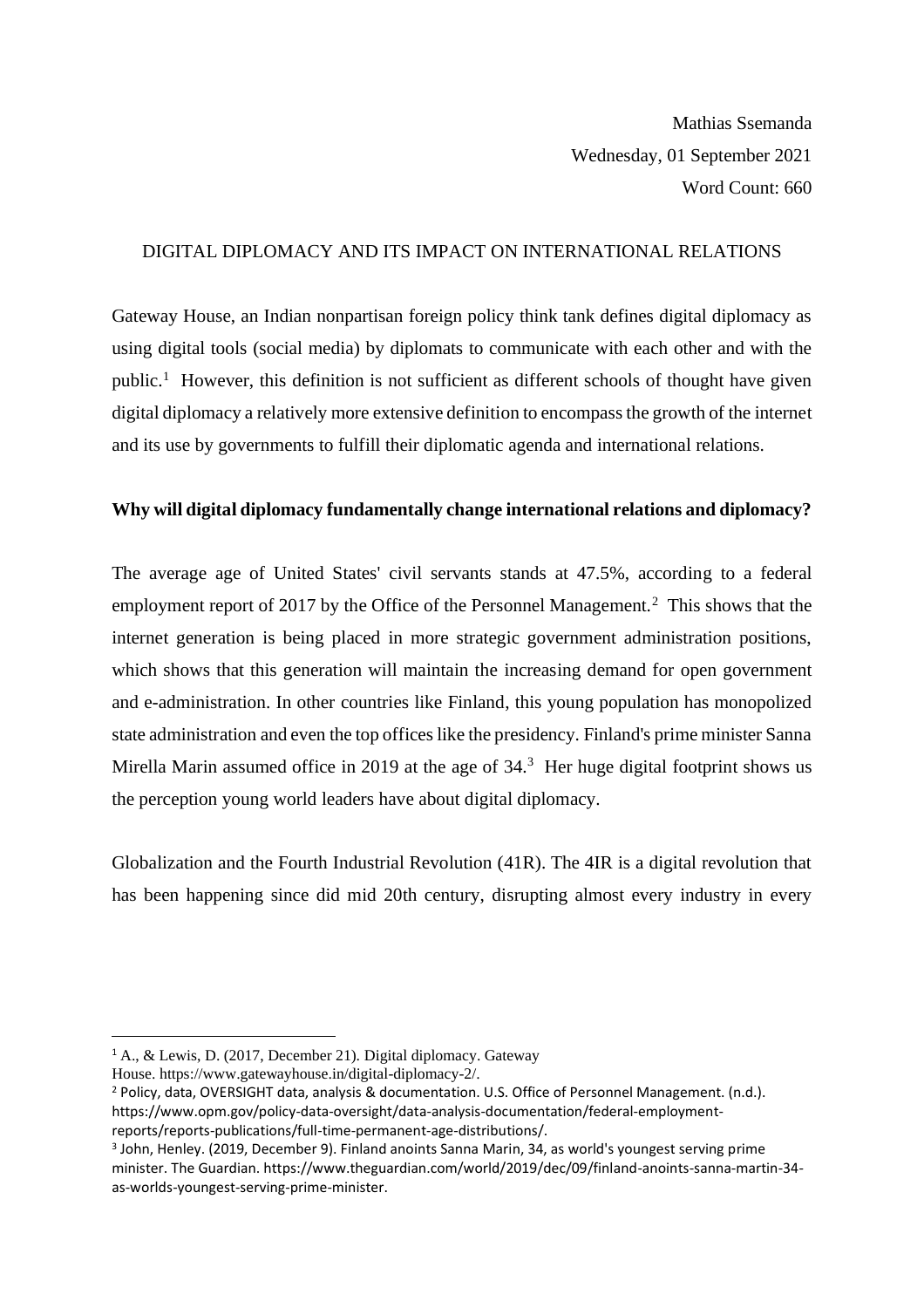country. And the breadth and depth of these changes herald the transformation of the entire production, management, and governance systems.<sup>4</sup>

We have witnessed bitter diplomatic relations caused by attempts to sabotage digital diplomacy. A recent example is the China – U.S.A. row over social media platform TikTok, a Chinese social media platform. As relations between the Trump administration and China deteriorated, the U.S.A. attempted to ban TikTok usage in the United States.<sup>5</sup> The Chinese immediately promised heavy retaliation against the U.S.A. if Trump went ahead to ban the platform.<sup>6</sup>

## **Why digital diplomacy will not fundamentally change international relations and diplomacy**

The major influencers of international relations have consistently remained trade and security. Other factors like digital diplomacy are merely seen as enablers and facilitators. In January this year, tensions between China and India grew for geopolitical reasons. Subsequently, India reacted by banning the Chinese social media platform TikTok.<sup>7</sup> This, however, did not affect trade and diplomatic relations between the two countries as it was projected. By February 2021, India's total imports from China had soared to \$58.7 billion more than India's combined purchases from the U.S. and the U.A.E.<sup>8</sup> If new media technologies that facilitate digital diplomacy are seen as real influencers of International relations, we would have witnessed strong retaliation from China against India.

<sup>4</sup> Klaus Schwab, F. and E. C. (n.d.). *The fourth industrial Revolution: What it means and how to respond*. World Economic Forum. https://www.weforum.org/agenda/2016/01/the-fourth-industrial-revolution-what-itmeans-and-how-to-respond/.

<sup>5</sup> Swanson, A., Mccabe, D., & Nicas, J. (2020, September 18). *Trump administration to Ban TikTok and WeChat from U.S. app stores*. The New York Times. https://www.nytimes.com/2020/09/18/business/trump-tik-tokwechat-ban.html.

<sup>6</sup> Rapoza, K. (2020, August 7). *China promises to retaliate if TikTok forced to sell*. Forbes.

https://www.forbes.com/sites/kenrapoza/2020/08/07/china-promises-to-retaliate-if-tiktok-forced-tosell/?sh=1be82cf76e1e.

<sup>7</sup> Abi-habib, M. (2020, June 29). *India bans nearly 60 chinese apps, Including TikTok and WeChat*. The New York Times. https://www.nytimes.com/2020/06/29/world/asia/tik-tok-banned-india-china.html.

<sup>8</sup> Sundaram, K., & Chaudhary, A. (2021, February 22). *China Back as Top India Trade Partner Even as Relations Sour*. Bloomberg.com. https://www.bloomberg.com/news/articles/2021-02-22/china-returns-as-top-indiatrade-partner-even-as-relations-sour.